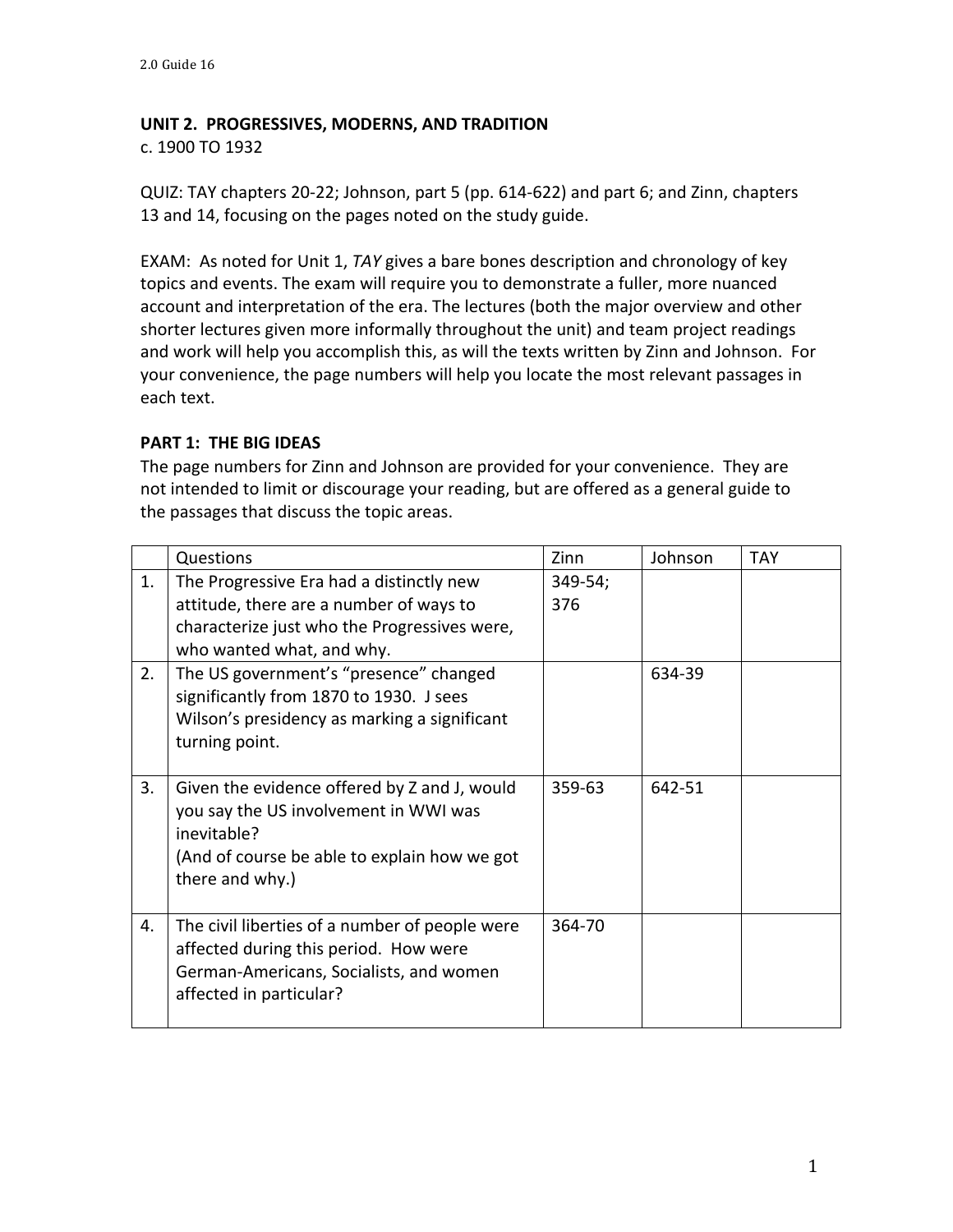| 5. | In the 1920s, Americans became more divided<br>in their ideas about what direction the nation<br>should take concerning immigration, personal<br>conduct, entertainment, education, etc. To<br>some degree, the differences can be<br>categorized as traditionalist v. modernist. This<br>is evident, for example, in the Scopes Trial,<br>Sacco & Vanzetti, and the Johnson-Reed Act.<br>What was it all about? (Just for the fun of it,<br>read Johnson on Coca Cola.) | 656; 666-<br>705 |  |
|----|--------------------------------------------------------------------------------------------------------------------------------------------------------------------------------------------------------------------------------------------------------------------------------------------------------------------------------------------------------------------------------------------------------------------------------------------------------------------------|------------------|--|
| 6. | What effect did the U.S. involvement in WWI<br>have on American life and foreign policy?                                                                                                                                                                                                                                                                                                                                                                                 |                  |  |

## **PART 2. JUST THE FACTS**

A good argument requires good evidence. As you prepare for the quiz and exam, take note of the following key concepts, people, events, and places. Be able to provide a description or definition as well as an explanation about how each figures into "the big picture." TAY, Zinn, and Johnson will have most of the information you need, but don't hesitate to use your research skills to hone your understanding. You are responsible for the accuracy and completeness of your responses. (Keep this in mind if you decide to collaborate on creating definitions.)

| <b>FEDERAL</b>                        | <b>WWI</b>                                   |  |  |
|---------------------------------------|----------------------------------------------|--|--|
| Granger Laws and Munn v. Illinois     | Lusitania                                    |  |  |
| 1887 Interstate Commerce Act          | Zimmerman Telegram                           |  |  |
| 18 <sup>th</sup> Amendment            | Selective Service Act                        |  |  |
| 19 <sup>th</sup> Amendment            | <b>Creel Committee</b>                       |  |  |
| Alfred Smith                          | Espionage Act in 1917 and the Sedition Act   |  |  |
|                                       | in 1918                                      |  |  |
| <b>PROGRESSIVES</b>                   | Fourteen Points (as a whole), inc. League of |  |  |
| Muckraker                             | <b>Nations</b>                               |  |  |
| Jacob Riis, How the Other Half Lives  | <b>Red Scare</b>                             |  |  |
| Upton Sinclair, The Jungle            | October Revolution 1917                      |  |  |
| Edward Bellamy, Looking Backward      | Palmer Raids                                 |  |  |
| Social gospel                         | Sacco and Vanzetti                           |  |  |
| (e.g. Selden, Rauschenbusch. Don't    |                                              |  |  |
| confuse this with Carnegie, Gospel of | RACE AND ETHNICITY                           |  |  |
| Wealth)                               | Jim Crow Laws & KKK                          |  |  |
| Progressive                           | W.E.B. DuBois                                |  |  |